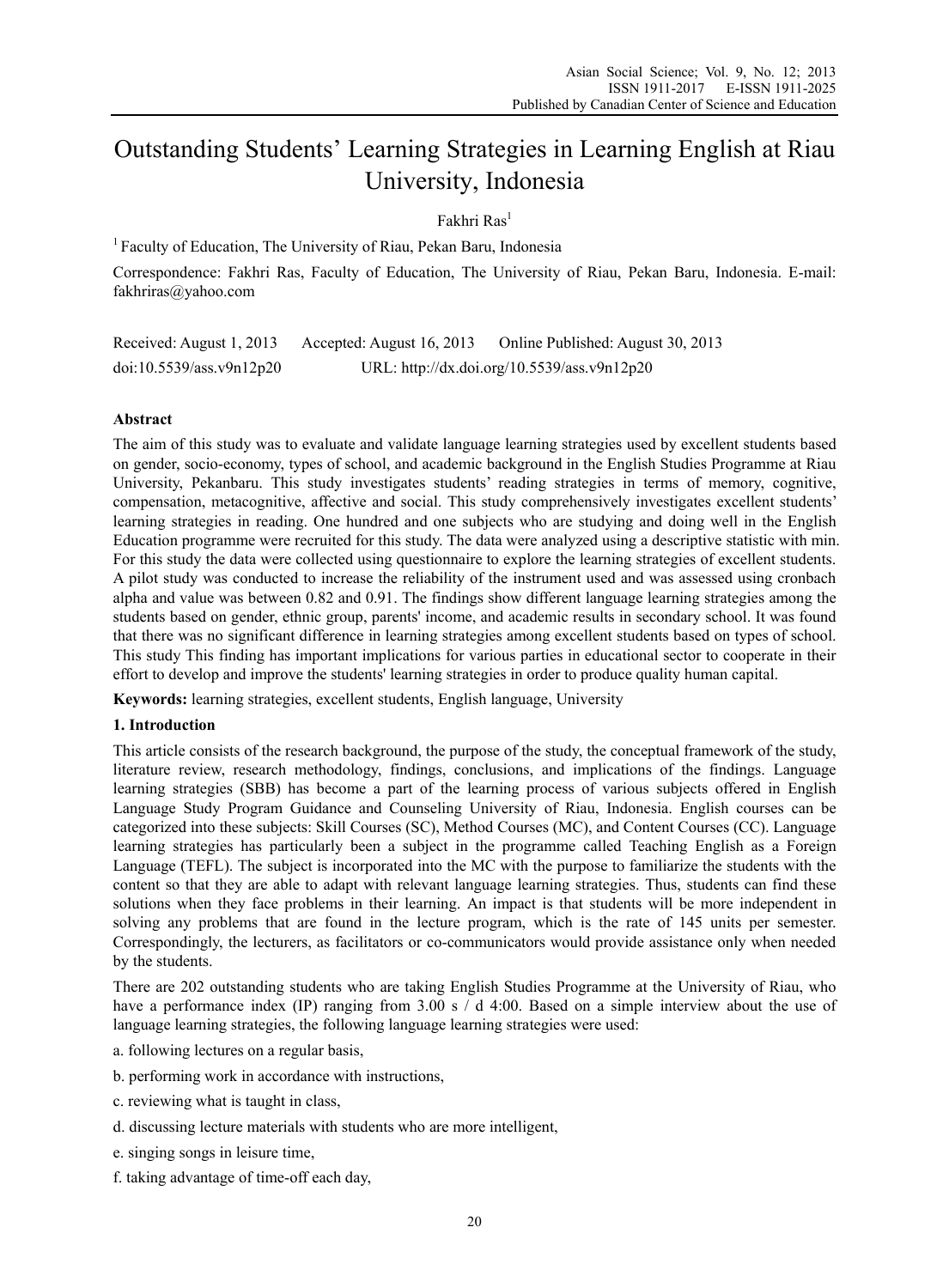- g. getting adequate support from family funds, and
- h. living in a common room at the hostel students.

These strategies do not reflect the language learning strategies held by the students as reflected in the Strategy Inventory for Language Learning (SILL) (Oxford; 1989). SILL consists of 6 aspects: memory, cognitive, compensation, metacognitive, affective, and social.

Based on the above phenomenon, language learning strategies used by outstanding students must be thoroughly identified. The data clearly show the use of language learning strategies have a positive impact on English lecturers and the outstanding student themselves. In addition, the results of this study are also useful to the courses TEFL 1 and TEFL 2 in the English Language Studies Program Guidance and Counseling, University of Riau, in which English has a status as a foreign language. In short, it can be concluded that a clear identification of the use of language learning strategies by outstanding students is considered as an important factor (crucial).

#### **2. Literature Review**

Wenden & Rubin (1987) states that language learning strategies refers to behaviors in which language learners incorporate and keep up as ways of learning a second language. Chamot (1987) defines language learning strategies as techniques, approaches, or actions by students to facilitate learning and recognize linguistic and information content. Ellis (1994) categorizes learning strategies in line with Tarone's concept: skills and language learning. Lan (2005) looked at language learning strategies as language learning behaviors, which are easily done to make changes, and vary according to learning styles, effective or ineffective in different situations, regularly in varying degrees of conscious control. Language learning strategies can be inferred based on the basic elements such as the contents of the use of language and the use of the target language in accordance with the steps to learn the language, including learning English.

Oxford (1990b) defines language learning strategies as: a. contributing to the ultimate goal: the ability to communicate, b. directing students to become self-directed, c. developing the role of teachers, d. problem-oriented, and specific actions taken by students, e. involving many aspects of students, f. supporting directly and indirectly, g. not always observable, h. can be taught, i. often a conscious effort, j. flexible, and, k. influenced by various factors. Cohen (1996) suggests language learning strategies a. have clear goals that help students improve their knowledge, b. include cognitive processing strategies, strategies to solidify patterns of a new language acquisition, and strategies to determine the cognitive energy required c. display language and communication strategies, and d. can be further distinguished into cognitive, metacognitive, affective, or social.

The characteristics of bright students in language learning, including learning English, has been known. In general, these students can take risks (Rubin, 1975), have a high level of confidence (Larson & Freeman, 1991), has the will to find (Willis, 2001). Rubin (1975) also identifies the characteristics of outstanding student as follows: a. able to expect things that are not yet definite, b. communicating and learning through communication, c. practicing the language whenever possible, d. managing their own learning styles and ways of others, e. want to construct sentences, and f. focus on the meaning of the communication itself. Rubin (1975) further concluded that there are several determining factors for a student's success in learning a language, such as a. language tasks with a clear structure, goals and needs, b. learning style, c. positive attitude towards the target language, language learning motivation, age and personality, e. the target language being learned, and f. level of general ability to learn a language.

A number of language learning strategies models have been made by various experts. O'Malley (1990) combines three components in a language learning strategies model: metacognitive, cognitive and socio-affective. Stern (1992) classifies language learning strategies into 5 categories: processing, planning, cognitive, communicative experience, interpersonal and affective strategies. Oxford's (1990b) model is composed of two main strategies: direct strategies and indirect strategies. Direct strategies consist of memory, cognitive, and compensation. Indirect strategies include metacognitive, affective and social. Maclntyre (1994) creates a strategic model based on social psychology. The model states that language learning strategies can be implemented if: a. students are aware of a variety of strategies which are appropriate for them, b. students have strong support to use certain strategies, c. students do not have excuses for not using the strategy and, d. a strategy being used is reinforced by positive and impressive results.

Mohammed Amin Embi (1996, 2000) designs a language learning strategies model by combining three aspects: environment, situation and atmosphere of a language. Purpura (1997, 1999) classifies language learning strategies based on information processing models (Gadne et al., 1993). This model consists of two components: structures and functions of an information. Macaro (2001) suggests four main strategies: cognitive,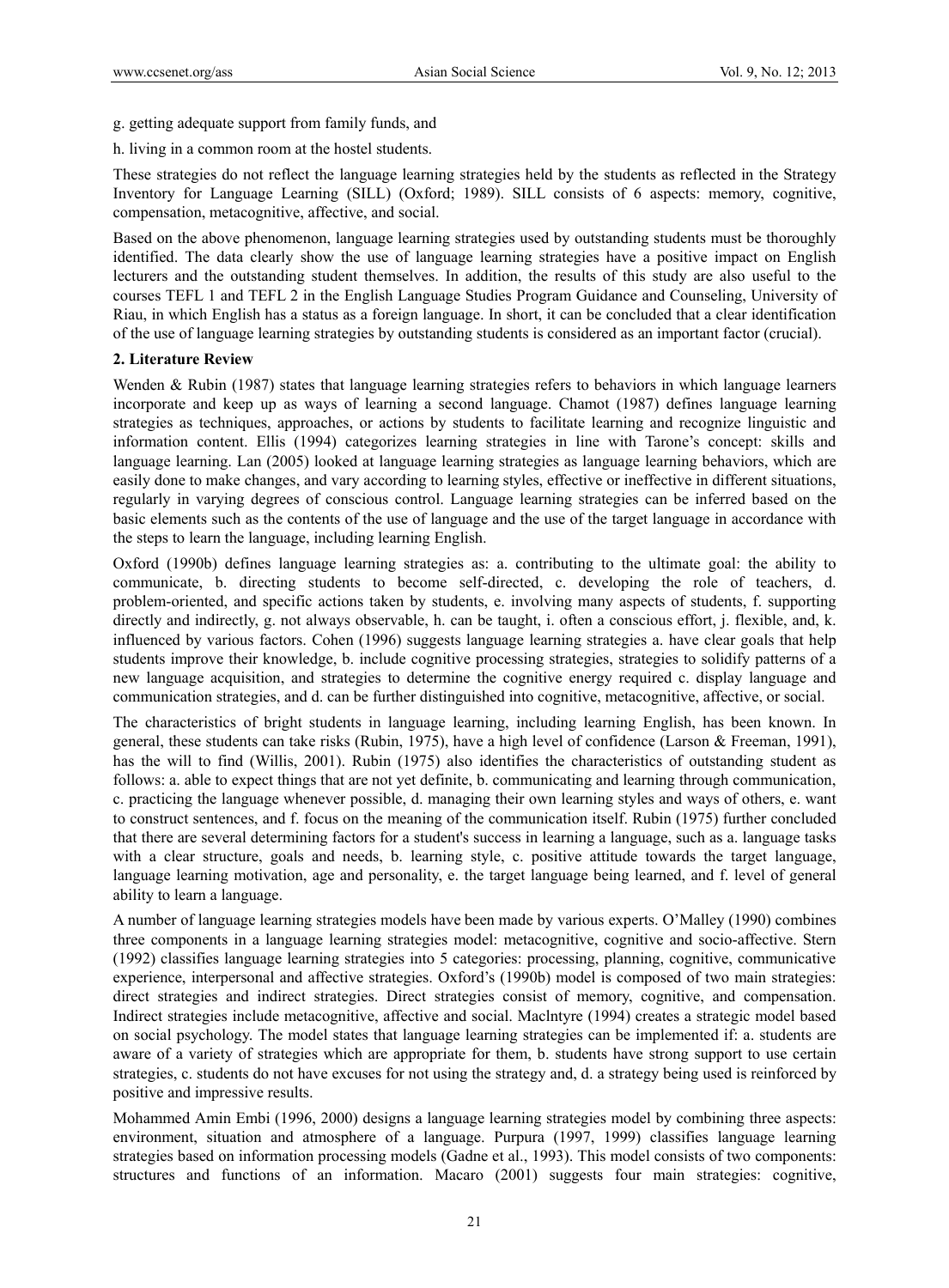metacognitive, social and affective.

There are five factors that may influence the language learning strategies; gender (male and female), ethnicity, economic status, academic background, and the type of school. Politzer (1983) found that women used significantly more strategies than males, which explains that women have stronger social orientation. Oxford (1989) made a similar conclusion in his study. Hirschman (1995) argued that the Chinese are economically strong in small- and large-scale trade in Indonesia and Southeast Asia. As a consequence, the Chinese people are more earnest in learning English. Pilitzer & MCGoarty found that Asian students are more highly competent in linguistics and communication, so they use less strategies compared to Hispanic students in leanring the English language. Abdan (1991) states that middle-class parents in Saudi Arabia send their children to private schools because they can afford the tuition fees. In Indonesia, there are parents who invest heavily in the education of children to ensure them a good career and a good future. Yang (1993) and Banya & Cheng (1997) report that the rich are willing to invest a lot of money in the tuition fees and extra classes for the children to learn foreign languages or send them overseas where they would obtain more exposure to foreign languages.

Oxford (1994) mentions two types of purposes of learning a language: academic language and social language, out of which the academic language is considered to be more difficult. Cummins (1982) states that achievement of success in academic language would take a much longer time. Gardner dan Maclntyre (1993) supports the theory of language learning strategies which is associated with situational variables in school. They found that the characteristics of language learning, situational variables and types of language learning strategies interact in a complicated situation to affect the students' ability in a second language.

A considerable amount of study has been conducted on language learning strategy by researchersworld wide. Al-Otaibi (2004) found that male students' in Saudi Arabia use language learning strategies to a greater extent compared to their female counterpart. However, it is also shown that male students and outstanding students have one thing in common: they use more strategies to improve their learning ability. Mohammad Riazi (2005) danSaif (2005) shows that most of their respondents use medium strategy. Landan Rae (2005) analyzed by using SILL 1911 pupils from primary school in Taiwan, and found that, in contrast to Al-Otaibi's (2004) findings, female students use language learning strategies to a greater extent.

Nada (2006) concludes that there is no significant change in the use of language learning strategies for all the research respondents, but female students use more strategies on memory, cognitive and compensation than male students. Zamri Mahamud, et al, (2010) concluded that there is no inventory of strategy to describe language learning strategies used by outstanding students to learn English in Malaysia. The strategies are needed as a guide for them to learn English easily, quickly and effectively.

Several studies were conducted in Indonesia on the use of language learning strategies. Nenden Sri Lengkanawati (2004) reported that there is a significant distinction in the intensity of use of memory strategies, cognitive, compensation, affective, and social between IFL and EFL learners. However, there is no significant distinction in the use of metacognitive strategies between the two groups. He also concluded that memory, metacognitive and affective strategies are more frequently used by EFL students in Indonesia than IFL Australian students. He also found that cognitive, compensation and social strategies are more widely used in Australia than in Indonesia.

Johari Afrizal (2005) found that two strategies mostly used by students are metacognitive and affective strategies, while memory strategies are used to a lesser extent. The results also showed that there was no statistical significance with regard to the selection of strategies by gender and socioeconomic status, however, it differs significantly on the level of language skills and strategies used. Kartika Nuswantara (2010) concluded that students have varied learning styles. Some students are excellent in terms of listening, and some are excellent in visual, but almost the same in heyday way to learn. Both groups of students are able to survive the time spent in their studies.

In his study, Fakhri Ras (2012) found that 1) the level of usage of language learning strategies measured with SILL has an average of 3.15 (medium); 2) there is a significant relationship between the use of language learning strategies and student achievement in high school English city of Pekanbaru; 3) there is a significant distinction in language learning strategies between gender, income level of parents, selected majors in high school (social science, natural science, language science), and type of school (public and private).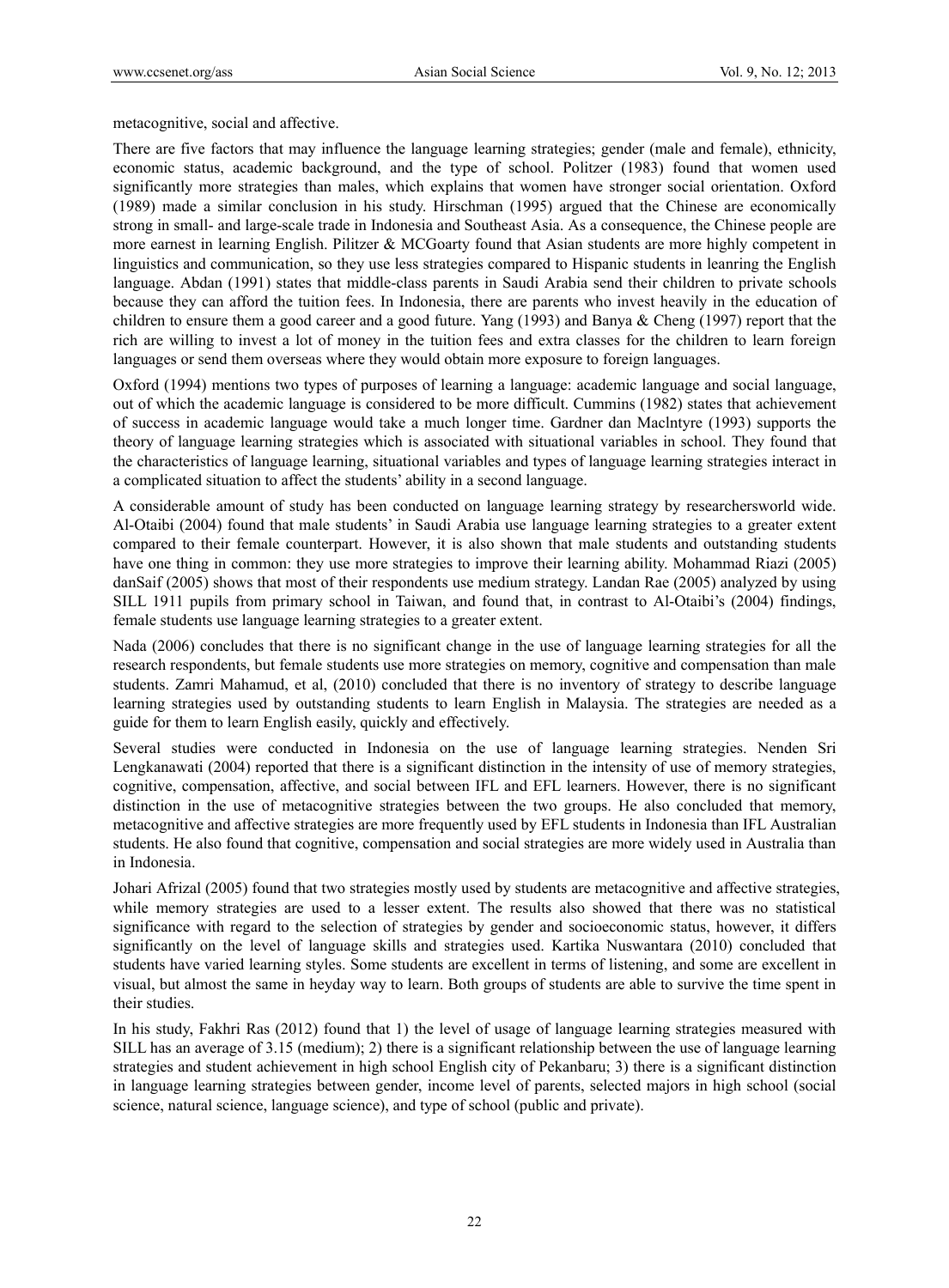

Figure 1. Conceptual framework

This study was carried out to determine outstanding students' learning strategies based on demographics: gender, ethnicity, income of parents, school type and academic field. Learning strategies that were examined in this study is an adaptation of Oxford (1990namely from the aspect of memory, cognitive, compensation, metacognitive, affective and social. In Oxford's (1990) model of language learning, the strategies are divided into two, namely, direct learning strategies and indirect learning strategies.

Previous studies show a lot of factors that influence learning effectiveness in the field of social sciences and language factors may be categorized into psychological and sociological factors. Psychological factors refer to students' individual abilities and personal factors and also a teacher. In the meantime, sociological factors include aspects of demographic factors and environment. However, these factors are interrelated with each other. For example, teacher creativity, maximum use of resources and teachers' wisdom in choose teaching materials (Ahmad, Rahim, & Seman, 2013) is a psycho-social factor that affects the students' interests to explore various fields of knowledge. Although many strategies have been suggested by various professional parties, the teachers and students have the freedom to practice the strategies that they think effective (Awang, Ahmad, Wahab, & Mamat, 2013) which in turn became a source of differences in learning behavior in school (Awang, Jindal-Snape, & Barber, 2013).

## **3. Purpose of Study**

The purpose of this study is to identify the relationship of the use of language learning strategies used by outstanding students based on socio-economic status, school type, and academic background in English Studies Programme in University of Riau. This study was undertaken to determine the level of language learning strategies used by high achievers. Language learning strategy use is associated with gender (male and female), ethnic group, parental income, school type, and academic background in high school. This study was to describe how outstanding students learn English in general and gain language skills (gather, speaking, reading comprehension, writing, vocabulary, and grammar) in English Language Studies Programme in University of Riau.

## **4. Research Methodology**

This population of this study is 202 high achievers from a total of 322 overall number of students. The sample consists of 101 outstanding students. The data is collected using a questionnaire to illicit outstanding students' learning strategies. Descriptive analysis was conducted involving the mean to determine the best students learn strategies baed on demographics. A pilot study was conducted involving a total of 30 outstanding students. A pilot study showed Cronbach alpha values between 0.82 to 0.91 learning strategies for each student. This shows the reliability of the instrument is high and remains to be used in the actual study.

## **5. Findings and Discussions**

Use of language learning strategies among students based on gender as a whole is moderate. The level of use of learning strategy based on gender is shown in Figure 2 below.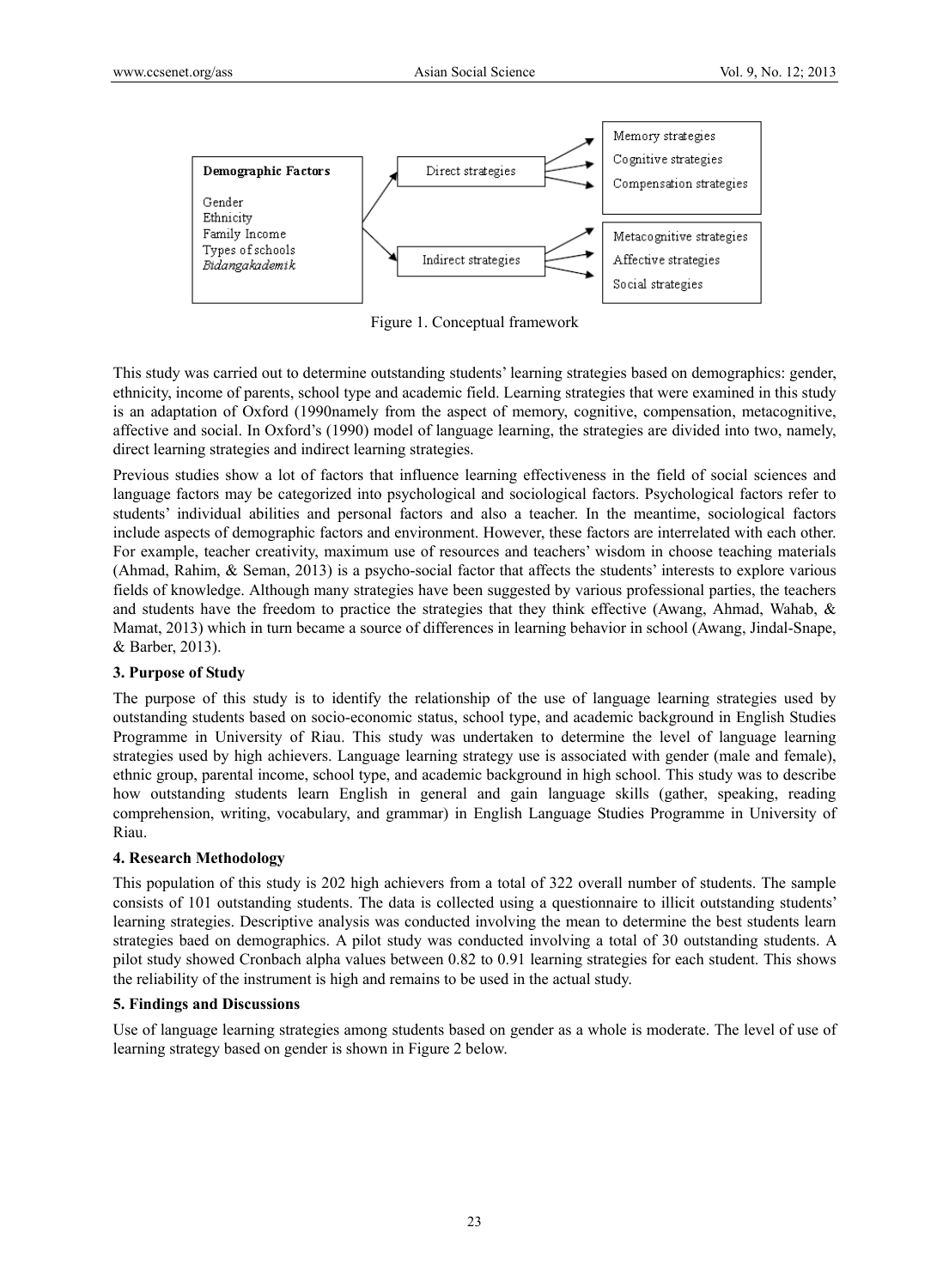

Figure 2. The use of language learning strategy based on gender

Figure 2 shows that male students (mean = 3:53) use language learning strategies more than girls (mean = 3:49). These findings indicate that male students use language learning strategies more than girls. The findings of this study are not in line with the study conducted by Nada M.S. (2006) who found that girls made more efforts and had a higher perception of learning English as a foreign language in Asia. In addition, the finding is not in line with Tatsuya Taguchi (2002) who obtained the results that female students use language learning strategies in a wider span than the boys.



Figure 3. Use of language learning strategies based on different ethnic groups

Figure 3 shows that the highest use of language learning strategies by Javanese students (min = 3.61), followed by Minang (3.56), other ethnic (min = 3.46) and Malay (min = 3.42). The lowest use of language learning strategies is by students from Batak ethnic group (3.39). There are several possible explanations for this result. One of the factors that lead to differences based on ethnic group in the use of language learning strategies by the students is associated with their culture. The students are influenced by the prevailing habits in the society. Among the bultural habits is the way parents in the community educate their children to learn. This is in line with findings by Nenden Sri Lengkanawati (2004) who concluded that there are differences in language learning strategies associated with different cultures / ethnic backgrounds in Australia. Ming-Nuan Yang (2007) stated that ethnic backgrounds play a significant role in choosing the language learning strategies and has identified the strategies that are favored and not favored by the various ethnic groups. RaoKusumi (2006) also found a significant difference in the use of learning strategies among Sri Lankan students from various cultural backgrounds who highly use metacognitive strategies compared to cognitive, compensation, memory, affective and social. Whereas Japanese students highly use compensatory strategies as opposed to the use of affective and social strategies.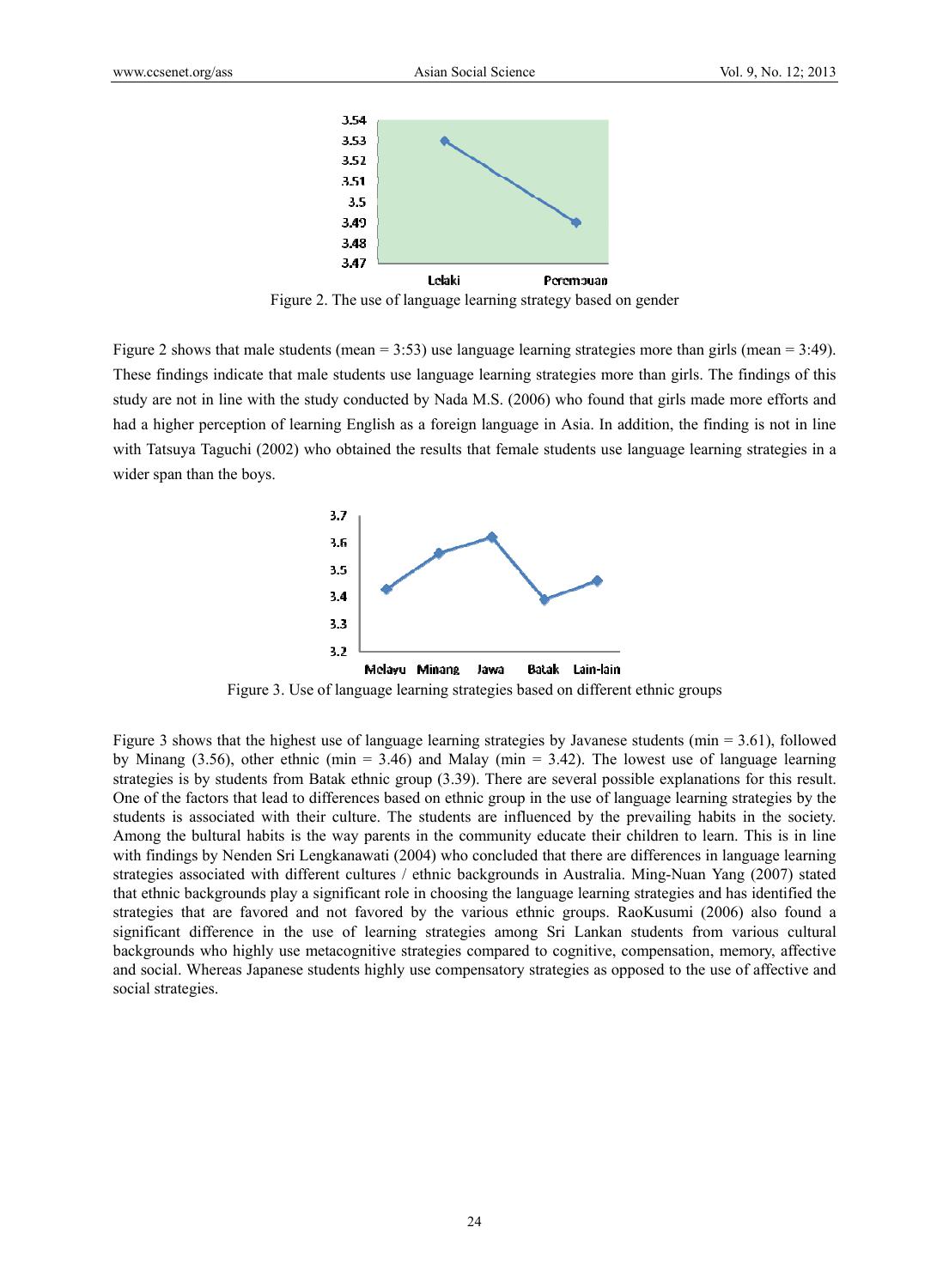

Figure 4. Use of language learning strategies based on parental income

Figure 4 shows that outstanding students with the highest parental income (min = 3.57) have the highest language learning strategy. This is followed by outstanding students with parents with modest incomes (min = 3:56). Outstanding student who use the least learning strategies are students with low-income parents (min = 3.45). This demonstrates that parental income affects the outstanding students' learning strategies. The higher the income of the parents, the better the use of learning strategies. Ortiz (2001) found that students from lower socio-economic backgrounds experienced difficulties in using the experience of students with modest parental income. Abdallah Hussein EL-Saleh El-Omari (2002) concluded that students from high-income families use more strategies than students from middle class backgrounds. Faizahani Ab. Rahman (2002) also stated that socio-academic background illustrates the level of difference in the use of language learning strategies.



Figure 5. Use of language learning strategies based on types of school

Figure 5 shows that outstanding students from government schools and outstanding students from private schools have the same level of language learning strategy. The findings demonstrate that government schools and private schools have almost the same teaching and learning strategies. As a result, the students' learning strategies are not much differed. From the results of his study, Abdallah Hussein El-Saleh El-Omari (2002) describes that learning strategies used by the outstanding students varies according to the language use, school location and type of school. He mentions that students from private schools have higher learning strategies compared to students from government schools. Even so, this study found that type of school does not affect outstanding students' learning strategies.



Figure 6. Use of language learning strategies based on academic streams in secondary school

Figure 6 shows that outstanding students who major in Social Sciences (IPS) (mean = 3:53) in secondary schools have higher learning strategies compared to outstanding students majoring in Natural Science (IPA) (mean = 3:49) or other academic areas (mean = 3:45). A possible explanation for this might be that outstanding students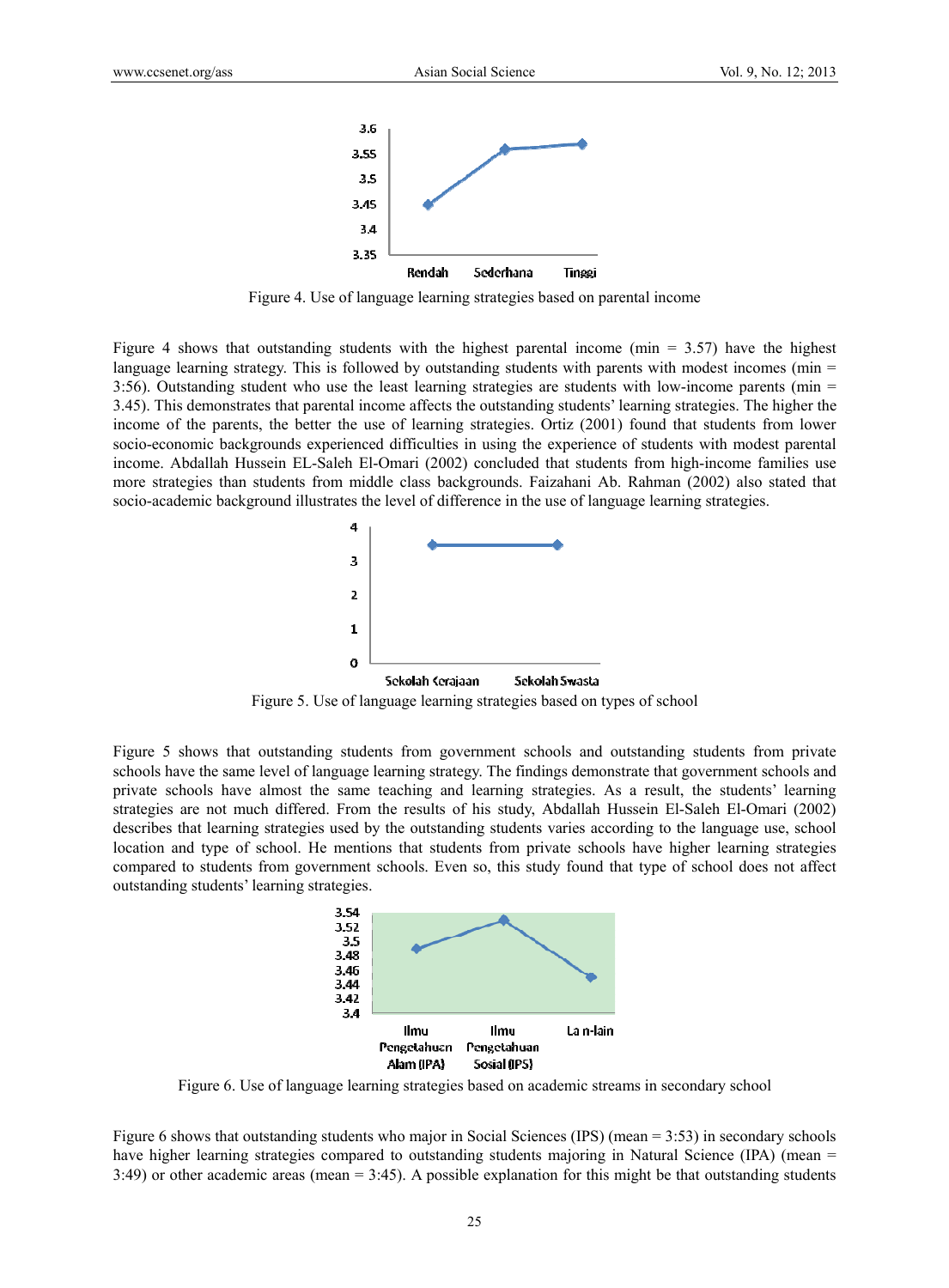majoring in Social Sciences are more involved in group learning activities compared to outstanding students taking Natural Science (IPA). This finding is parallel with a study conducted by Co Yu Chen (2002) who found that students taking courses in a foreign language use language learning strategies more than students taking other courses.

#### **6. Implications and Recommendation**

The results show that outstanding students' learning strategies are at a moderate level. This finding has important implications for developing the learning strategies used by outstanding students, which would impact on the development of quality human capital. One of the issues that emerges from these findings is that the parental income is an influencing factor on students' learning strategies. The results showed that outstanding students whose parents are with high income have a better learning strategy. outstanding students whose parents have low income show low learning strategies. This situation implies that a greater effort should be made possible, whether at the national level or family level to enhance the families' socio-economic standing which would have a direct and positive impact on children's education. It is suggested that a scheme for families with very low income is to be worked out immediately for the improvement of the students' academic quality. Since learning a language is related to many factors, it is important to take into account all of the factors in the planning and management of learning, whether at the school, classroom, or individual level. It is an important consideration for teachers conducting the teaching and learning process to a diversed group of students with different intellectual levels.

These findings offers an important input to educators to be able to provide better treatment to students whose parents have low income, so that the students are facilitated to increase and develop their learning strategies.

The finding of this study is useful for a variety of parties such outstanding students, lecturers in English, English Language Studies Programme Administrators, and curriculum planning. English lecturers get clear information on how students learn English in general and the individual ability of the English language, vocabulary and grammar. Consequently, English lecturers can use an appropriate approach to teach and motivate their students. English Language Studies Programme Administration also obtains information useful in providing learning and teaching resources such as English textbooks, English reference books, teaching aids, and so on. Curriculum planners also benefit from the data for redesigning the curriculum to suit the new English language learning development in the future.

#### **7. Conclusion**

Based on the results, it can be concluded that learning strategies used by outstanding students in Universiti Riau Indonesia are at a moderate level. Among the factors that influence the top students' learning strategies are parent with high income, ethni groups and chosen academic fields. These findings suggest several courses of action to help the students improve their language learning strategies. Various parties should participate in the efforts to improve the students' learning strategies, especially when they are in secondary school. Different strategies have to be applied by teachers in schools to give students the opportunity to use a variety of learning strategies in teaching and learning whether at school or at home. The findings of this study provide some insight for further research to explore the learning strategies employed by high achievers in a more detailed manner. Further research might compare learning strategies practiced by the top students' from different higher institutions in different locations, involving a variety of demographic background and parental occupations.

# **References**

- Abdallah Hussein El-Saleh El-Omari. (2002). *Language learning strategies employed by Jordanian secondary school learners learning English as a foreign language.* Bangi: Faculty of Education UniversitiKebangsaan Malaysia.
- Abdan, A. A. (1991). An exploratory study of teaching English in the Saudi elementary public schools*. System, 19*(3), 253-263. http://dx.doi.org/10.1016/0346-251X(91)90050-Y
- Afrizal, J. (2005). *Language learning strategies of EFL university students at Indonesia private university.* Bangi: Faculty of Education Universiti Kebangsaan Malaysia.
- Ahmad, A. R., Rahim, A., & Seman, A. A. (2013). Active learning through History Subject towards Racial Unity in Malaysia. *The Social Science, 8*(1), 19-24.
- Al-Otaibi, G. (2004). *Language learning use among Saudi EFL students and its relationship to* language *proficiency level, gender and motivation.* Doctoral Dissertation: Indiana University of Pennsylvania, Indiana, PA.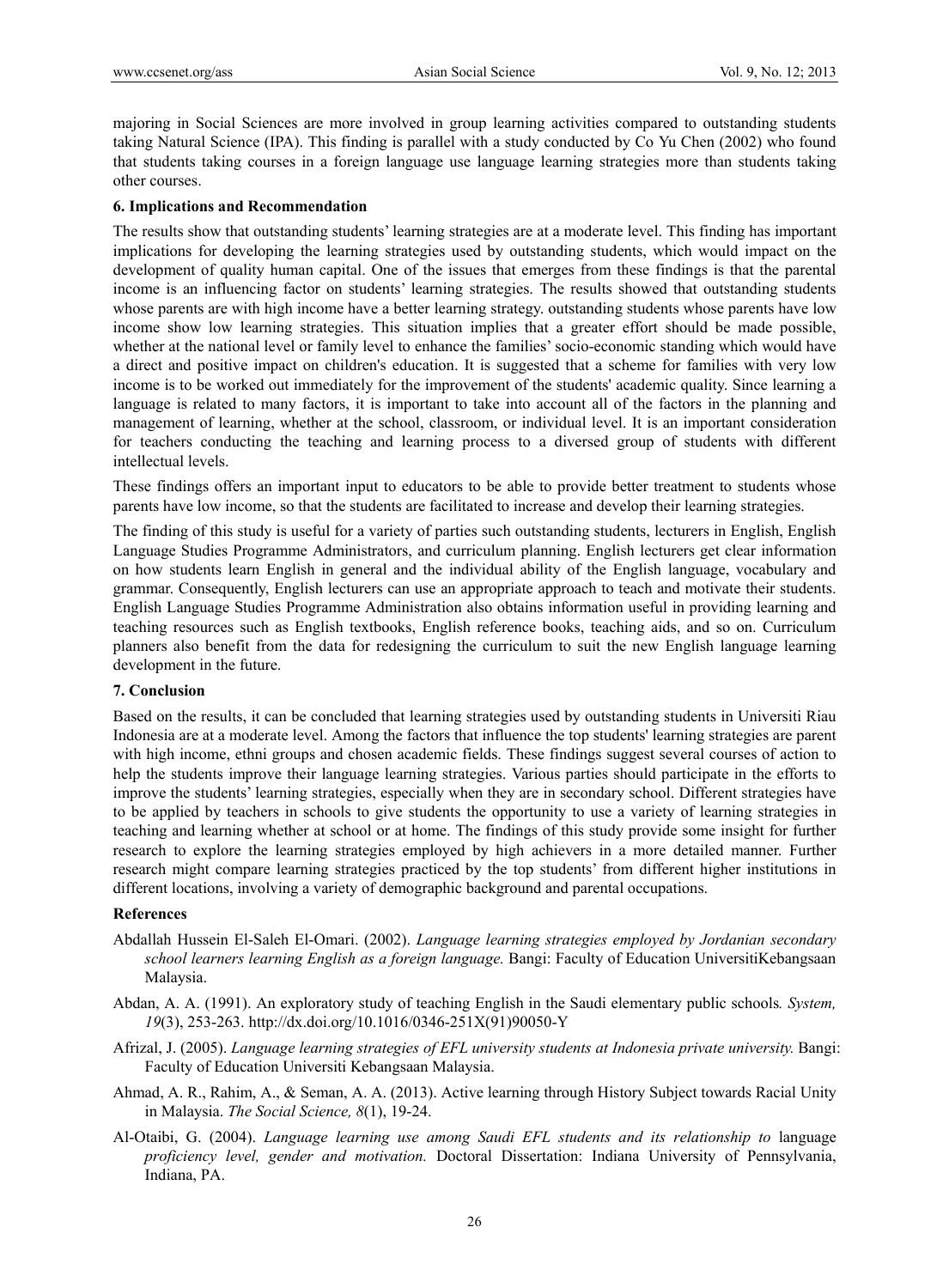- Awang, M. M., Ahmad, A. R., Wahab, J. L. A., & Mamat, N. (2013). Effective teaching strategies to encourage learning behaviour. *IOSR Journal, 8*(2), 35-40.
- Awang, M. M., Jindal-Snape, D., & Barber, T. (2013). A documentary analysis of the government's circulars on positive behaviour enhancement strategies. *Asian Social Science, 9*(5), 203-208. http://dx.doi.org/10.5539/ass.v9n5p203
- Banya, K., & Cheng, M. H. (1997). *Belief about foreign language learning: a study of beliefs of teachers' and students' cross cultural setting.* Paper presented at the Annual Meeting of the Teachers of English to Speakers of other languages. Orlando Florida, March, 11-15, 1997.
- Chamot, & O'Malley. (1987). The cognitive academic language learning approach: a bridge to the mainstream. *TESOL Quarterly, 21*, 227-249. http://dx.doi.org/10.2307/3586733
- Chang, Y. P. (2003). Factors affecting language learning strategy choice: a study of EFL senior high school students in Taiwan*.* Ph.D, Dissertation. Texas A&M University.
- Chou, Y. (2002). An exploratory study of language learning strategies and the relationship of these strategies to motivation and language proficiency among EFL Taiwanese technological and vocational college students. Ph.D. Dissertation. University of Iowa.
- Cohen, A. D. (1996). Verbal reports as a source of insights into second language learner strategies. *Applied Language Learning, 7*(1-2), 5-24.
- Cummins, J. (1982). *Tests, achievement, and bicultural ambivalence.* Rosslyn.VA. Clearinghouse on Bilingual Education.
- Ehrman, M., & Oxford, R. (1989). Effects of sex differences, career choice, and psychological type on adult language learning strategies. *Modern Language Journal,* (73), 1-13. http://dx.doi.org/10.1111/j.1540-4781.1989.tb05302.x
- Ellis, R. (1994). *The study of second language acquisition.* Oxford: Oxford Uinversity Press.
- Embi, M. A. (1996). Language learning strategies employed by secondary school Students learning English as a foreign language in Malaysia. Ph. D, Dissertation. University of Leeds.
- Embi, M. A. (2000). *Language learning strategies: A Malaysian context.* Bangi: Faculty of Education Universiti Kebangsaan Malaysia.
- Faizahani, A. B. R. (2002). *Staretgy employed by good and weak English learners and factors affecting the choice of strategies.* Bangi: Faculty of Education Universiti Kebangsaan Malaysia.
- Gagner, E. D., Yekovich, C. W., &Yekovich, F. R. (1993). *The cognitive psychology of school learning.* New York: Harper Collins College Publishers.
- Gani, M. (2003). *Language learning strategies employed by L2 learners.* Bawahalpur, Department of English Islamia University.
- Gardner, R. C., & Maclntyre, P. D. (1993). A student's contribution to second language learning: Part II, affective factors. *Language teaching*, (26), 1-11. http://dx.doi.org/10.1017/S0261444800000045
- Hirschman, C. (1995). Ethnic diversity and change in Southeast Asia. In C. Goldsheider (Ed.), *Population ethnicity and nation building* (pp. 19-36). Boulder Westview Press.
- Hu, Y. F. (2009). A survey on the English learning strategy of the rural high school students and urban high school students. *English Language Teaching, 2*(3).
- Lan, R. L. (2005). *Language learning strategies profiles of EFL elementary school students in Taiwan.* Maryland: Department of Curriculum and Instruction University of Maryland.
- Larson-Freeman, D. (1991). *An introduction to second language acquisition research.* London: Longman.
- Lee, M. B. (2001). Language learning strategies, EFL performance, and gender: a synchronized look at the forest and the trees*.* Ph.D, Dissertation. University of Kansas.
- Lengkanawti, N. S. (2004). How learners from different cultural backgrounds learn a foreign language. *Asian EFL Journal,* 1-8.
- Macaro, E. (2001). *Learning strategies in learning foreign and second language classrooms.* London and New York: Continuum.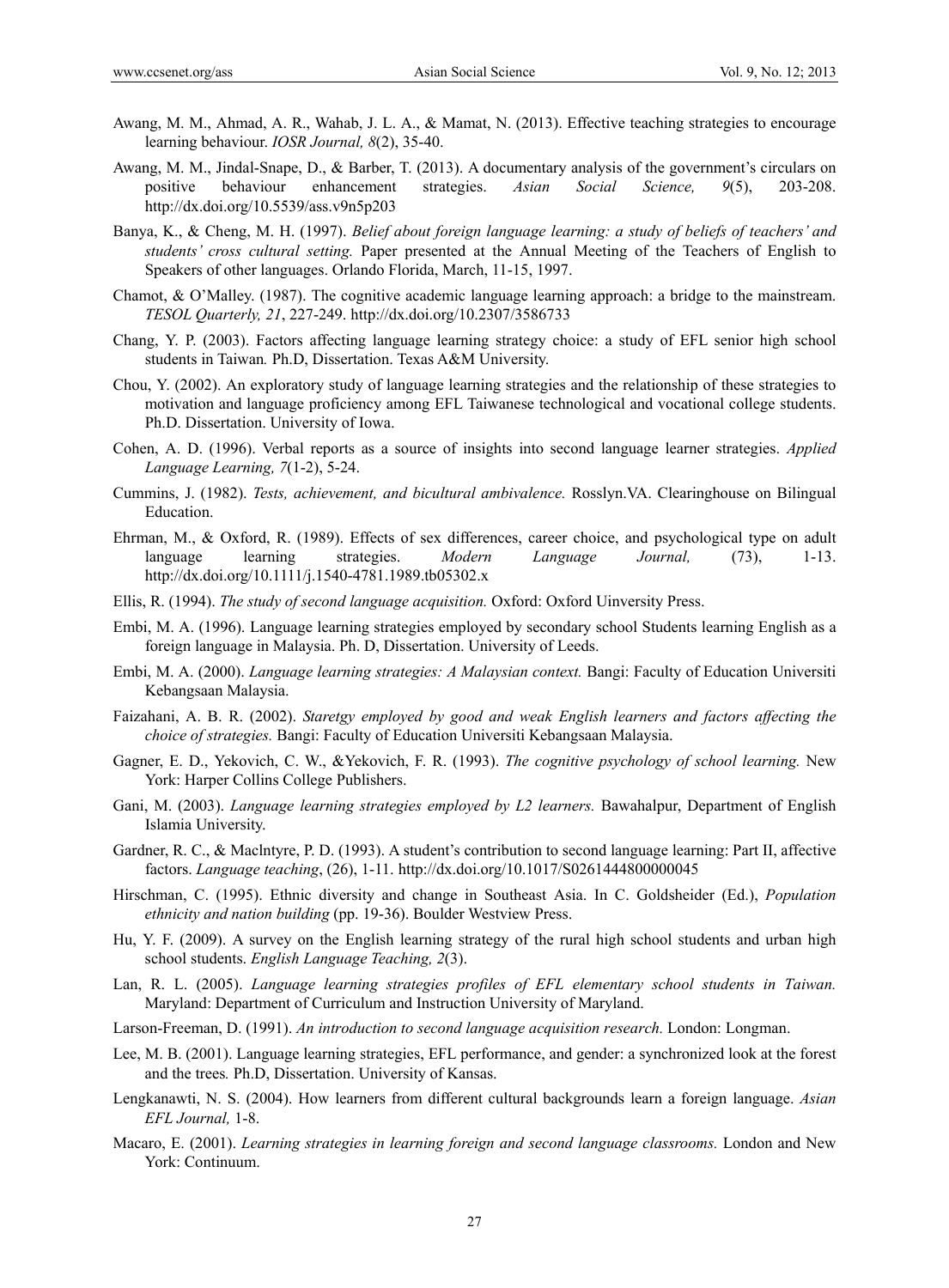- Maclntyre, P. D. (1994). Toward a psychological model of strategy use. *Foreign Journal Annals,* (2), 185-199. http://dx.doi.org/10.1111/j.1944-9720.1994.tb01201.x
- Nada, M. S. (2006). The role of motivation, gender, and language learning strategies in EFL proficiency. Thesis M. A. American University of Beirut.
- Nuswantara, K. (2010). English language learning strategies of two successful learners of different learning styles. *Leksika, 4*(1), 73-83.
- O'Malley, J. M., & Chamot, A. U. (1990). *Learning strategies in second language acquisition.* Cambridge: Cambridge University Press. http://dx.doi.org/10.1017/CBO9781139524490
- Ortiz, A. (2001). *English language learners with special needs: effective instructional strategies.* Washington: Eric Clearinghouse on Language and Linguistics.
- Osanai, D. (2000). Differences in language learning strategies between male and female, and also between Asian and Latino ESL students. Ph.D, Dissertation. University of Tennessee.
- Oxford, R. L. (1989). Use of language learning strategies: a synthesis of studies with implications for strategy training*. System, 17*, 1-13. http://dx.doi.org/10.1016/0346-251X(89)90036-5
- Oxford, R. L. (1990). *Language learning strategies: what every teacher should know*. Boston: Heinle & Heinle Publishers.
- Oxford, R. L. (1994). Language learning strategies. An update. ERIC Digest. Washington, D.C: ERIC Clearinghouse on Languages and Linguistics.
- Oxford, R., & Crookall, D. (1990). Research on language learning strategies worldwide with ESL/EFL version of the strategy inventory for language learning (SILL)*. System, 25*(1), 4-23.
- Oxford, R., & Nyikos, M. (1989). Variables affecting choice of language learning strategies by university students. *Modern Language Journal, 73*, 291-300. http://dx.doi.org/10.1111/j.1540-4781.1989.tb06367.x
- Park, G. P. (1997). Language learning strategies and English Proficiency in Korean university students*. Foreign Language Annals, 30*(2), 211-221. http://dx.doi.org/10.1111/j.1944-9720.1997.tb02343.x
- Politzer, R. (1983). An exploratory study of self-reported language learning behaviors and their relation to achievement. *Studies in Second Language Acquisition, 6*, 54-65. http://dx.doi.org/10.1017/S0272263100000292
- Politzer, R., & McGroarty, M. (1985). An exploratory study of relationship to gains in Linguistics and communicative competence*. TESOL Quarterly, 19*, 103-123. http://dx.doi.org/10.2307/3586774
- Purpura, J. M. (1997). An analysis of the relationships between test takers' cognitive and meta-cognitive strategy use and second language test performance. *Language Learning, 47*(2), 289-325. http://dx.doi.org/10.1111/0023-8333.91997009
- Purpura, J. M. (1999). *Learner strategy use and performance on language tests: a structural equation modeling approach.* Cambridge: Cambridge University Press.
- Rao, Z. H. (2006). Understanding Chinese students' use of language learning strategies from cultural and educational perspectives. *Multilingual and Multicultural Development, 27*(6), 491-508. http://dx.doi.org/10.2167/jmmd449.1
- Ras, F. (2012). *Language learning strategy used by Pekanbaru Senior High School students based on socio-economic, academic and situational factors*. Bangi: Faculty of Education Universiti Kebangsaan Malaysia.
- Rubin, J. (1975). What the "good learner" can teach us. *TESOL Quarterly,* 41-45.
- Saif, S. R., Moh, R., & Abdolmehdi. (2004). *An investigation into the factors affecting the use of language learning strategies by Persian EFL learners. Qubec: University Laval.*
- Stern, H. H. (1992). *Issues and options in language teaching.* Oxford: Oxford University Press.
- Su, M. (2005). A study of EFL technological and vocational collage students' language learning strategies and their self-perceived English proficiency. *Electronic Journal of Foreign Language Teaching, 2*(1), 44-56.
- Taguchi, T. (2002). Learner factors affecting the use of learning strategies in cross-cultural contexts. *Prospect Journal, 17*(2), 18-34.